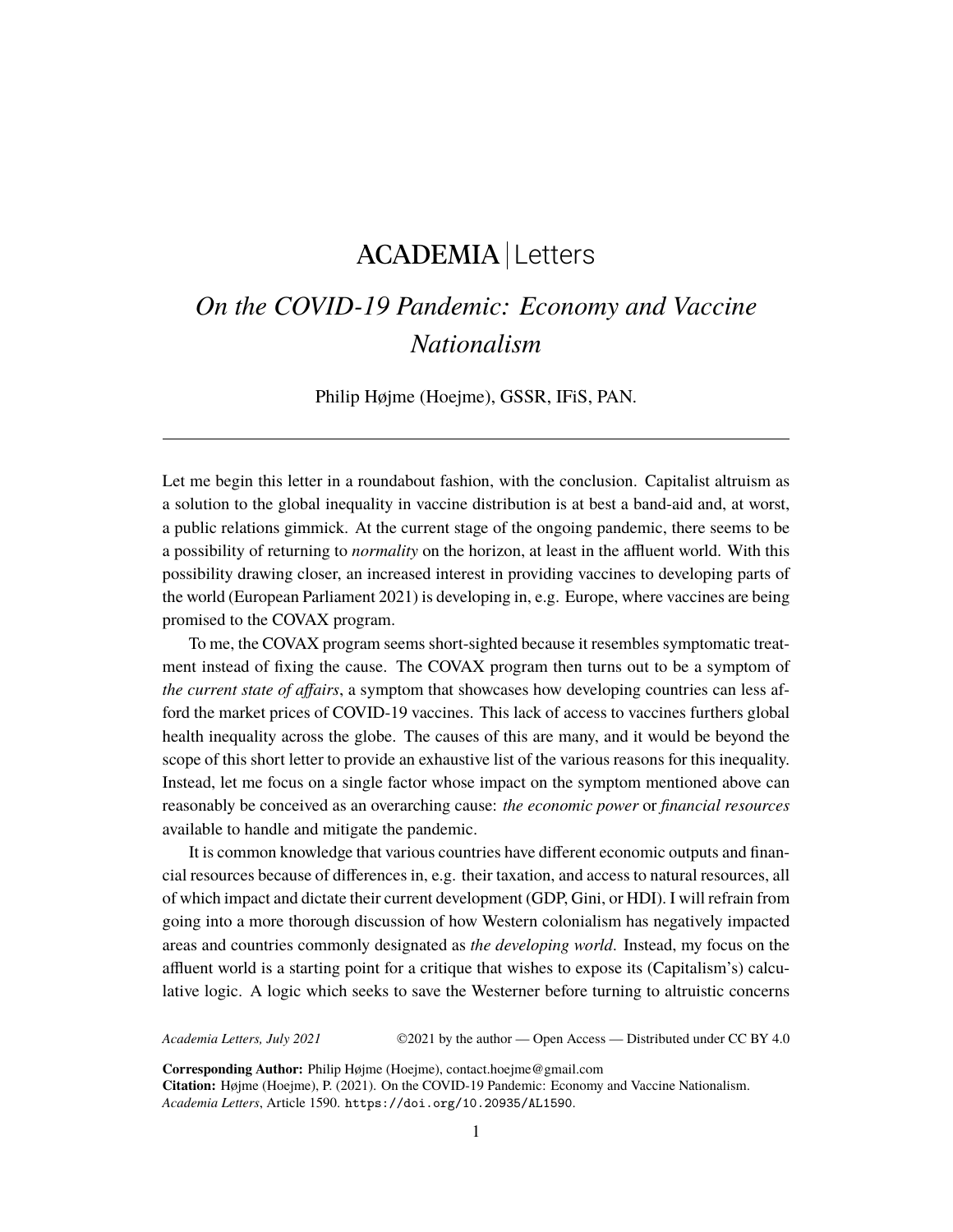with the rest of humanity.

Foucault has extrapolated the relationship between capitalism and bio-power, the latter of which "was without question an indispensable element in the development of capitalism" (Foucault 1978, 140-141). This remark is one of several Foucault made on the connection between capitalism and bio-power; Foucault's lectures (2003; 2007; 2008) link bio-power and capitalism with eugenics and racism. According to Foucault, it was the rise of bio-power as the dominant mode of government that facilitated a change in how governments govern.

The art of governmentality, which for Foucault describes the strategies by which a government exerts power over its population, slowly turned the state into an institution for creating and maintaining a healthy, strong (able-bodied) population. The state needs such a population for two reasons. Firstly, to supply its military with a fighting force to deter foreign powers from attacking or to attack foreign powers weaker than itself. Secondly, to keep the wheel turning – to increase industrial output. Hence, the altruistic concern with the developing world, which has manifested itself in the West of late, ought to serve as a reminder that there cannot be any large-scale altruism before (Western) capitalism has secured its base. And even in the West itself, the logic of the day seems to have been *each to their own*.

Case in point: the European Union. The multiplicity of nations and nationalities which make up the European Union makes this an important example of what others have called *vaccine nationalism* (Eaton 2021; Katz et al. 2021; Lagman 2021). Even within the European Union, there seems to have developed an extensive range of different responses to the COVID19 pandemic. From more '*laissez-faire*' approaches to more authoritative responses, the European Union has seen it all. Comparing one of the earliest lockdowns in Europe (Denmark) with the reaction in the United States of America, Franco and Gómez-Ochoa conclude that "what is clear for everyone is that every severe case and death due to COVID-19 cannot be prevented; however, understanding the different factors influencing the transmission of the virus and applying national policies congruent to these taking into account the inherent sociocultural factors, and as promptly as possible, are crucial actions for the effective management of the SARS-CoV-2 crisis worldwide" (Franco, Gómez-Ochoa 2020, 992). However, this conclusion fails to address the elephant in the room.

The 'inherent sociocultural factors' that impact a country's ability to secure the health of its population are directly tied to its economic power or financial resources. A successful overcoming of the pandemic is bound to these economic conditions. Although hardest hit early on, the affluent world is likely to achieve herd immunity before the developing world, giving it a financial edge. This advantage might enlarge the wealth disparity between the West and *the rest* down the road. With the pandemic slowly lessening in Europe, various countries have started sending protective gear and vaccines to countries in need. Case in point: Denmark

*Academia Letters, July 2021* ©2021 by the author — Open Access — Distributed under CC BY 4.0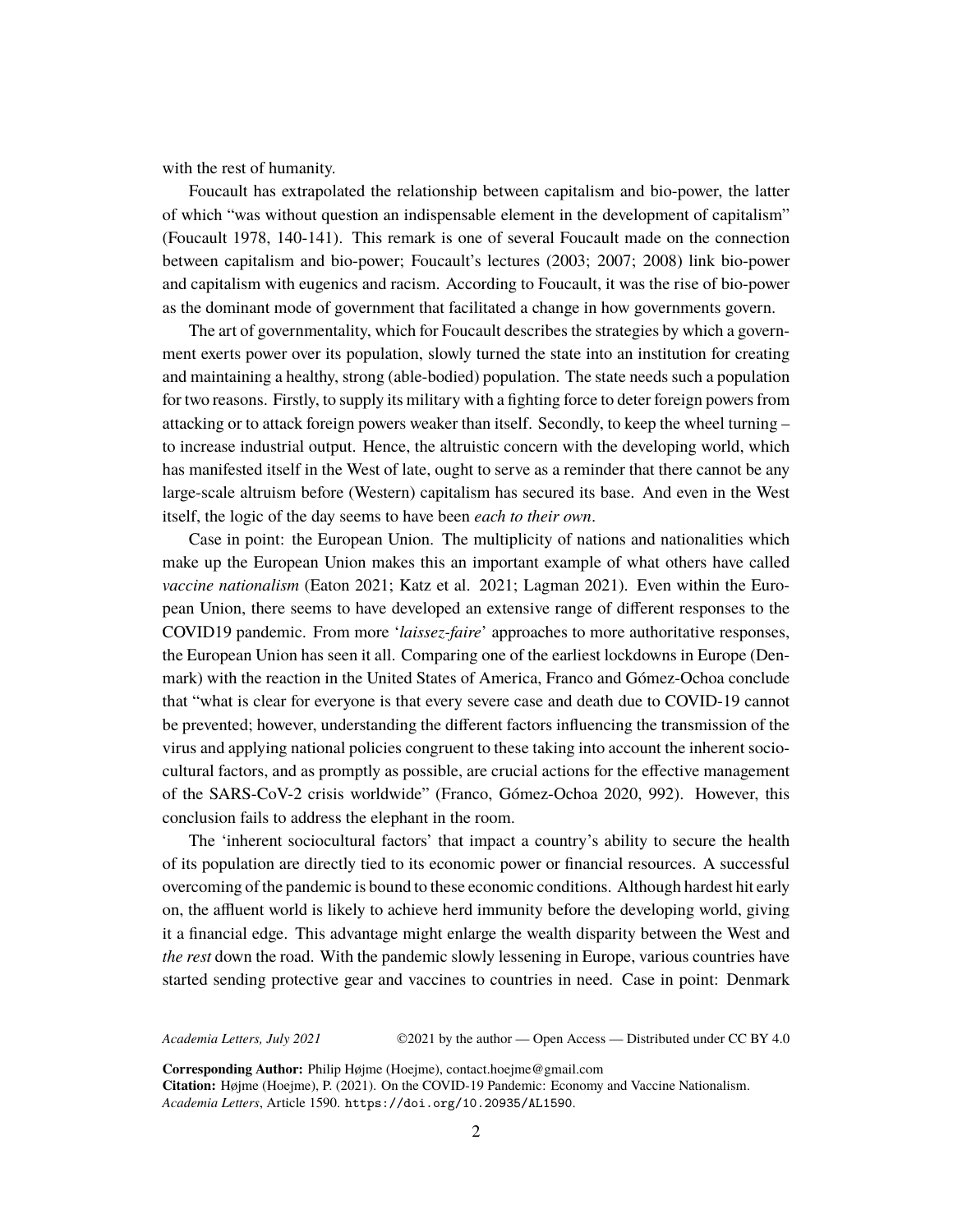has sent almost 360.000 doses of AstraZeneca to Kenya (Christiansen 2021), and while this is a helping hand, one must remember why Denmark can send these vaccines. The country is rich enough to afford to discontinue using this vaccine because of its side effects. Another case in point: India, when the current wave of pandemic hit, slashed exports of vaccines to the African continent (Peel, Pilling, Findley 2021). This has been highly problematic since a large share of COVAX's vaccines are produced in India, thus further undermining the COVAX initiative.

The COVAX initiative constitutes a symptomatic treatment of economic inequality because it fails to address both the economic and social differences that have made certain countries better equipped to overcome the pandemic over the years. By stating that COVAX constitutes a symptom of economic inequalities between *the West and the rest*,this letter aims to provide a point from which to discuss a fairer distribution of vaccines aimed not at returning to normality but rather than helping those whose economic and social situation makes them most vulnerable (i.e. sending vaccines on a global scale to countries with inadequate health care before sending them to the West). The arbitrariness of who was lucky enough to live in an affluent country when the pandemic hit ought to suggest a need for reflections on why it is acceptable for Western democracies to prioritize their own citizens over and above those populations elsewhere who are far more at risk of dying from COVID19.

## **References**

- Christiansen, Rasmus. 2021. 'Danmark sender 358.000 doser AstraZeneca-vaccine til Kenya' [Denmark sending 358.000 doses of AstraZeneca vaccine to Kenya]. In *Danmarks Radio* [Danish Radio]. June 4th, 2021. Online News. https://www.dr.dk/nyheder/seneste/ danmark-sender-358000-doser-astrazeneca-vaccine-til-kenya.
- Eaton, Lynn. 2021. 'Covid-19: WHO Warns against "Vaccine Nationalism" or Face Further Virus Mutations'. In *British Medical Journal* 372. https://doi.org/10.1136/bmj.n292.
- European Parliament. 2021. 'COVID-19: MEPs Want to Ensure Developing Countries' Access to Vaccines'. Press Release by the European Parliament. https://www.europarl. europa.eu/news/en/press-room/20210201IPR96811/covid-19-meps-want-to-ensure-developingcountries-access-to-vaccines.
- Foucault, Michel. 1978. *The History of Sexuality Vol. I*. Translated by R. Hurley. Vol. 1. 3 Vols. New York. Pantheon Books.
- ———. 2003. *Society Must Be Defended*. Edited by Mauro Bertani and Alessandro Fontana.

*Academia Letters, July 2021* ©2021 by the author — Open Access — Distributed under CC BY 4.0